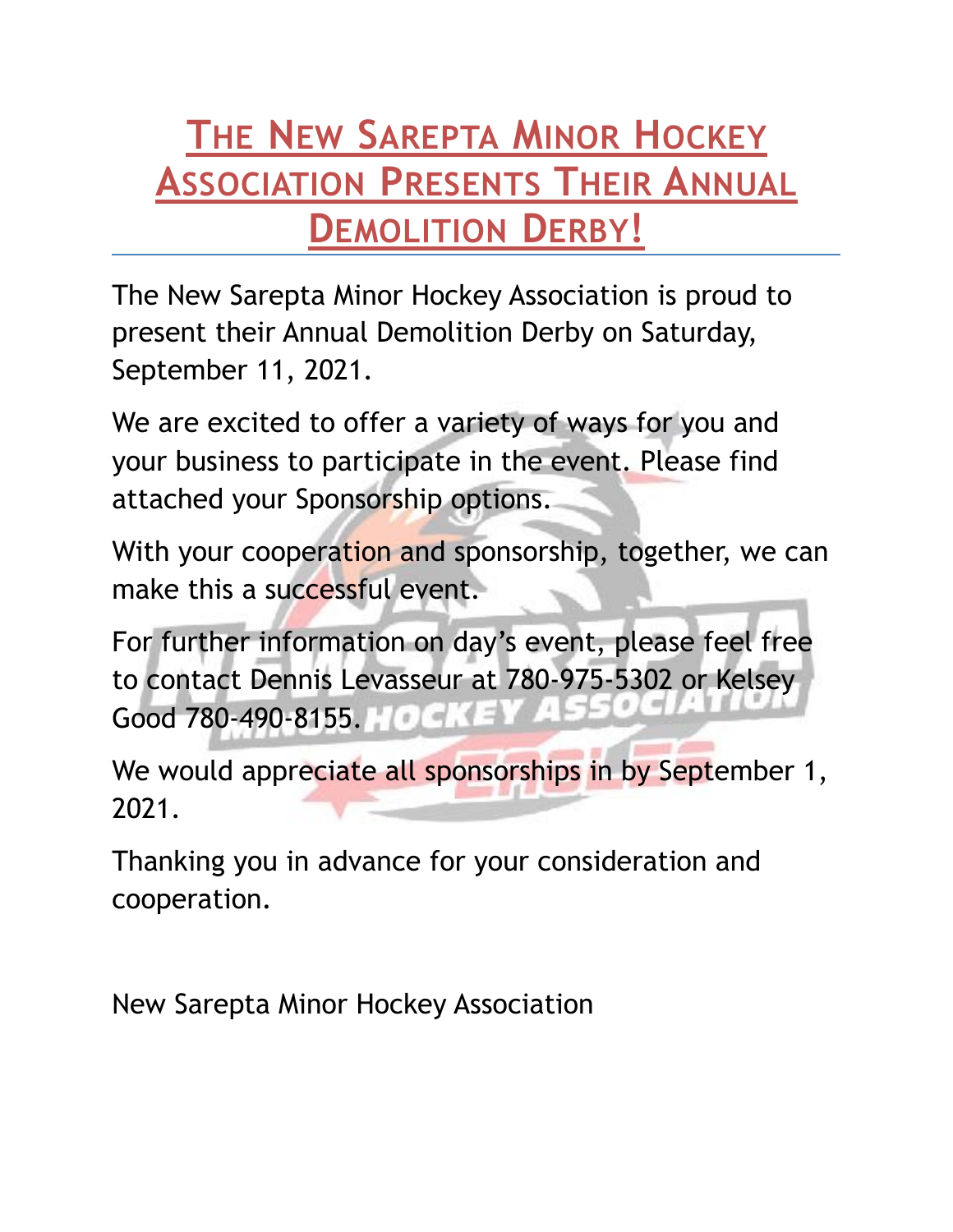## **SPONSORSHIP OPTIONS**

#### **Platinum-\$1000 + Sponsorship**

\*8 Tickets to Demolition Derby\*

\*VIP Seating-Your seats will be marked with your company name\*

\*Banner Display\*

\*Name Drop by Announcer\*

\*8 Complementary food Vouchers. Each is eligible for a single Cheeseburger/hamburger or hot dog of your choice as well as a beverage from the concession\*

\*VIP SERVICE-New this year! All Gold Sponsors will have a "Wait Staff" service available to them. Your "Wait Staff" has priority at the concession so you can send them up to grab a food, snacks and beverages and not miss a minute of the Derby action! \*Unlimited Beverages! Coffee/Tea/Water or pop!

\*2 Derby shirts to commemorate the day!

 $E \cap E$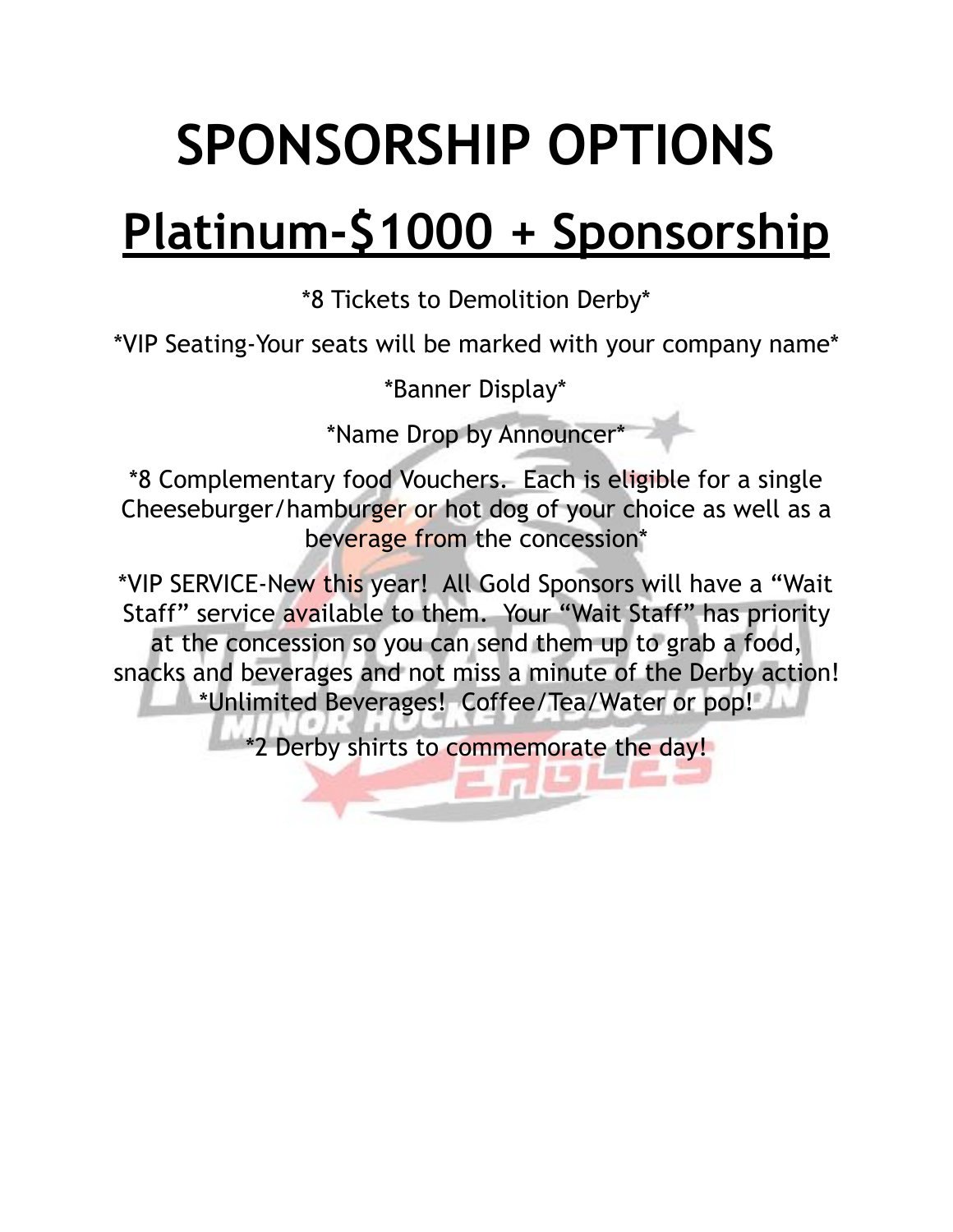# **GOLD - \$800 Sponsorship**

\*8 Tickets to Demolition Derby\*

\*VIP Seating-Your seats will be marked with your company name\*

\*Banner Display\*

\*Name Drop by Announcer\*

\*8 Complementary food Vouchers. Each is eligible for a single Cheeseburger/hamburger or hot dog of your choice as well as a beverage from the concession\*

\*VIP SERVICE-New this year! All Gold Sponsors will have a "Wait Staff" service available to them. Your "Wait Staff" has priority at the concession so you can send them up to grab a food, snacks and beverages and not miss a minute of the Derby action!

# **S400 Sponsorship**

\*4 Tickets to Demolition Derby\*

\*4 Complementary food Vouchers. Each is eligible for a single Cheeseburger/hamburger or hot dog of your choice as well as a beverage from the concession

\*VIP Seating-Your seats will be marked with your company name\*

\*Banner Display\*

\*Name Drop by Announcer\*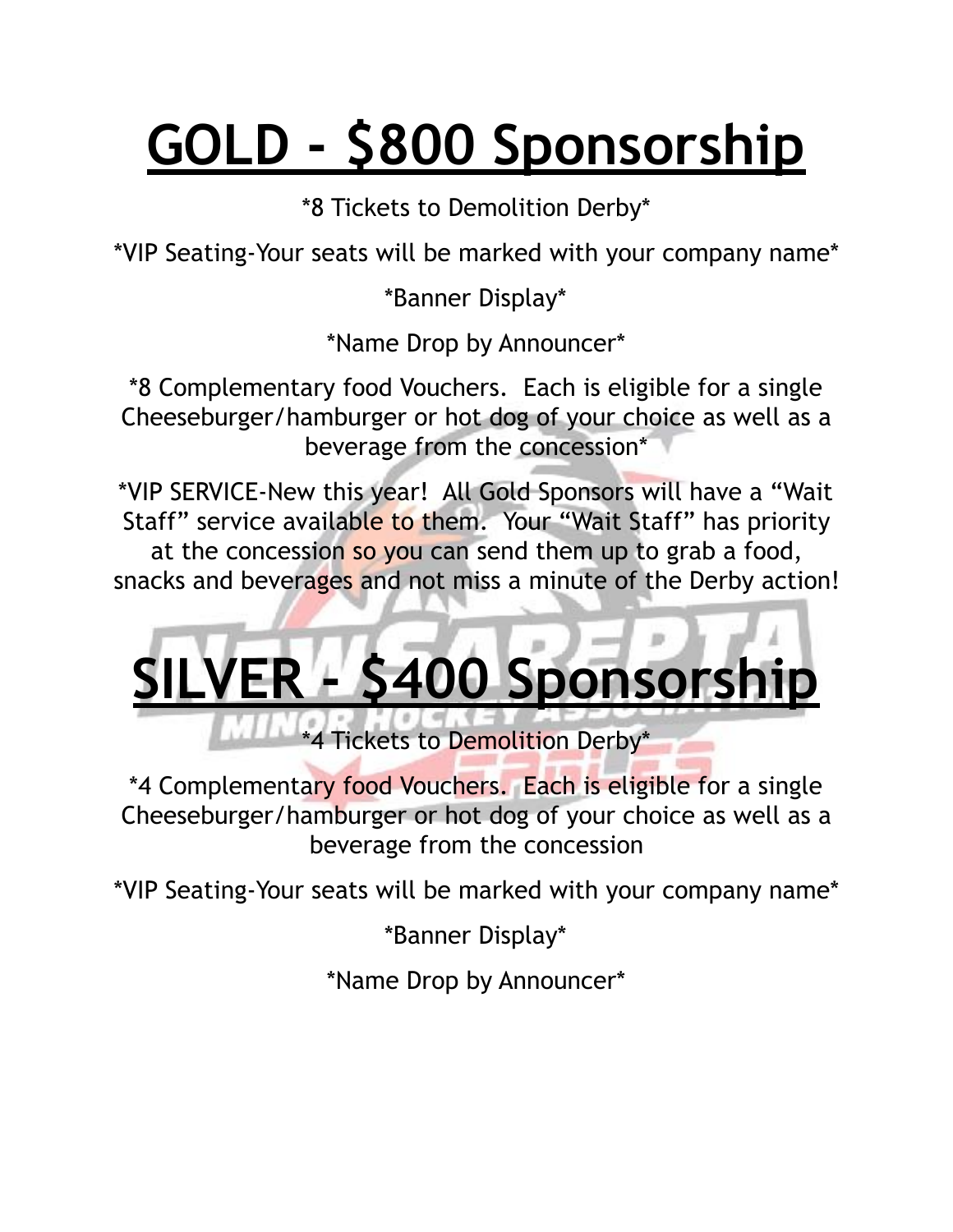## **BRONZE - \$300 Sponsorship**

\*2 Tickets to Demolition Derby\*

\*Banner Display\*

\*2 Complementary beverages from the concession\*

\*Name Drop by Announcer\*



\*Name Drop by Announcer\*